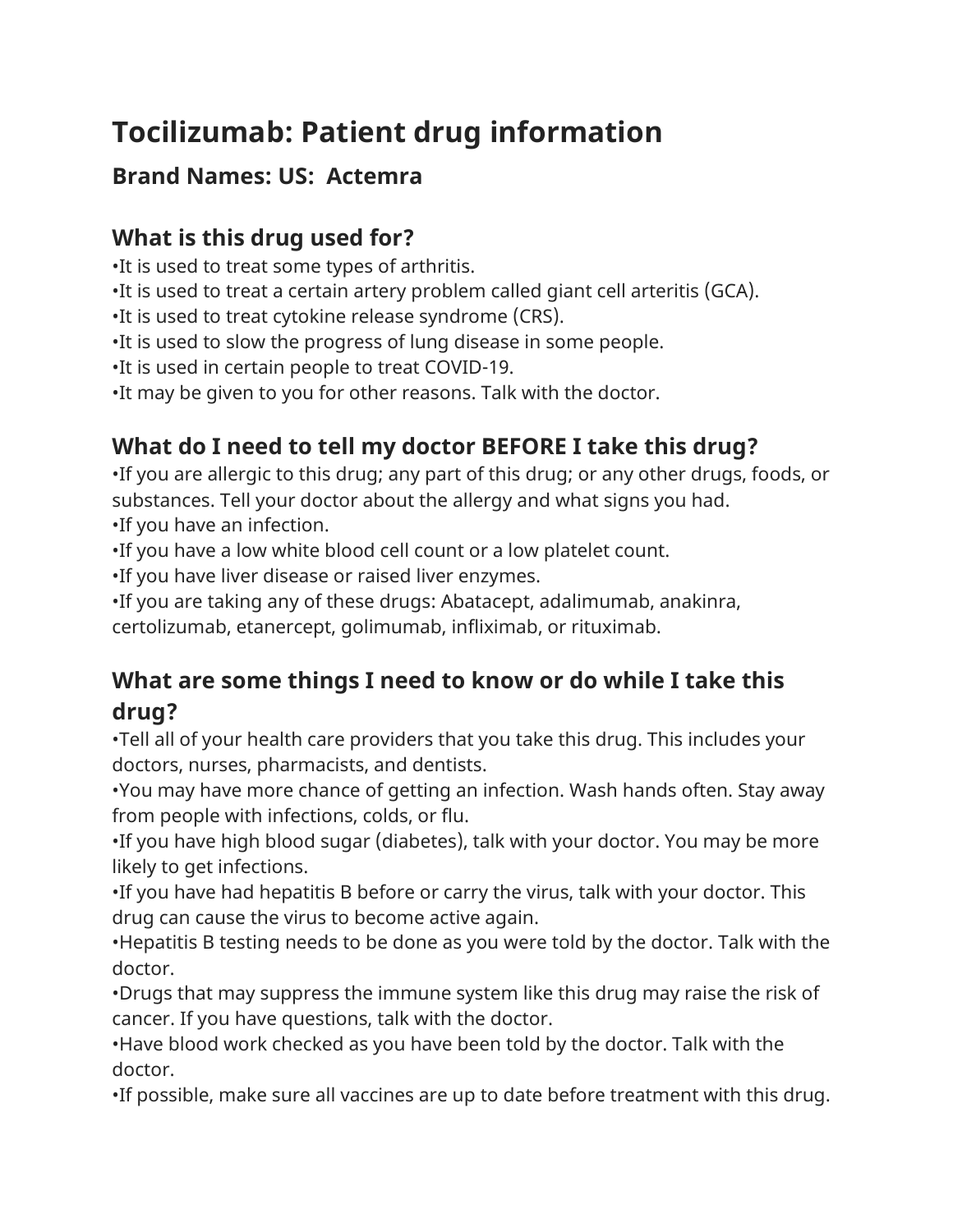•Talk with your doctor before getting any vaccines. Use of some vaccines with this drug may either raise the chance of an infection or make the vaccine not work as well.

•You may bleed more easily. Be careful and avoid injury. Use a soft toothbrush and an electric razor.

•Treatment with this drug may lead to higher cholesterol and triglycerides. The effect of these changes on heart health is not known. Talk with the doctor.

•If your weight changes, talk with your doctor. The dose of this drug may need to be changed.

•Liver problems have happened with this drug. Sometimes, this has been severe and has led to a liver transplant or death. If you have questions, talk with the doctor.

•Birth control pills and other hormone-based birth control may not work as well to prevent pregnancy. Use some other kind of birth control also like a condom when taking this drug.

•This drug may cause harm to the unborn baby if you take it while you are pregnant. If you are pregnant or you get pregnant while taking this drug, call your doctor right away.

#### **What are some side effects that I need to call my doctor about right away?**

•Signs of an allergic reaction, like rash; hives; itching; red, swollen, blistered, or peeling skin with or without fever; wheezing; tightness in the chest or throat; trouble breathing, swallowing, or talking; unusual hoarseness; or swelling of the mouth, face, lips, tongue, or throat. Rarely, some allergic reactions have been deadly.

•Signs of infection like fever, chills, very bad sore throat, ear or sinus pain, cough, more sputum or change in color of sputum, pain with passing urine, mouth sores, or wound that will not heal.

•Signs of bleeding like throwing up or coughing up blood; vomit that looks like coffee grounds; blood in the urine; black, red, or tarry stools; bleeding from the gums; abnormal vaginal bleeding; bruises without a cause or that get bigger; or bleeding you cannot stop.

•Signs of liver problems like dark urine, feeling tired, not hungry, upset stomach or stomach pain, light-colored stools, throwing up, or yellow skin or eyes.

•Signs of high or low blood pressure like very bad headache or dizziness, passing out, or change in eyesight.

•Feeling very tired or weak.

•Warm, red, or painful skin or sores on the body.